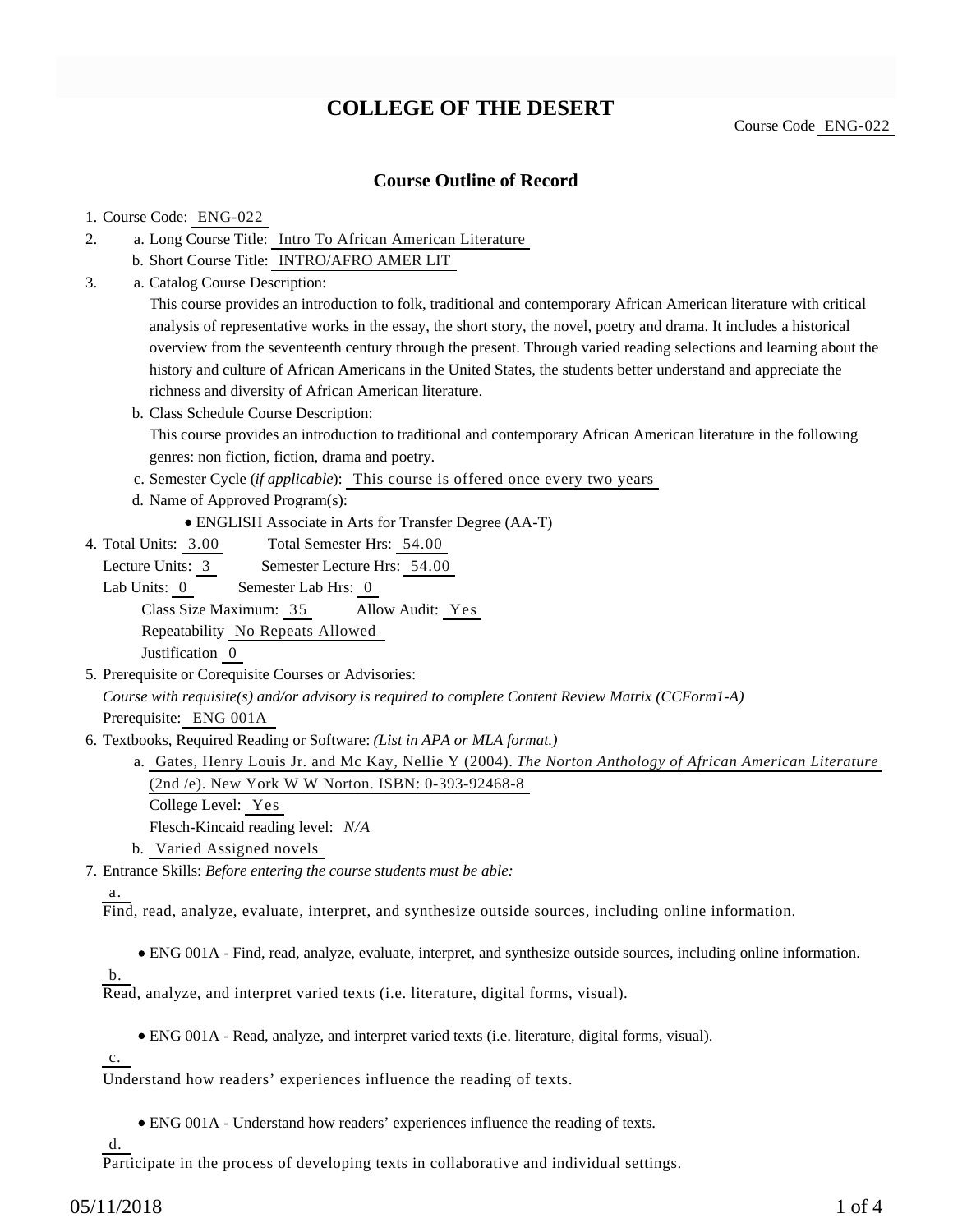ENG 001A - Participate in the process of developing texts in collaborative and individual settings.

Write essays with varied strategies, including persuasive essays, with a arguable theses and evidence from a variety types of sources.

ENG 001A - Write essays with varied strategies, including persuasive essays, with a arguable theses and evidence from a variety types of sources.

f.

e.

Recognize and integrate creative elements of style (metaphor, analogy, voice, tone).

ENG 001A - Recognize and integrate creative elements of style (metaphor, analogy, voice, tone).

g.

Correctly use MLA or APA documentation as appropriate both within essays and in works cited entries.

ENG 001A - Correctly use MLA or APA documentation as appropriate both within essays and in works cited entries.

#### 8. Course Content and Scope:

#### Lecture:

a. Acquaint students with important historic events through the use of timelines and social, political movements

b. Provide an overview of literature from pre-slavery to Reconstruction, from the Harlem Renaissance to the Civil Rights and contemporary writers

c. Offer background information about the social, cultural and historical context in which the literature is found

d. Discuss and analyze the form, content, themes and relevance of the literature, poetry, drama, and lyrics

e. Discuss the themes of self-identity, community, social change and displacement

f. Provide information about and exposure to local resources (guest speakers, videos, music, field trips)

Lab: *(if the "Lab Hours" is greater than zero this is required)*

9. Course Student Learning Outcomes:

1. Students will identify genres within the scope of African American Literature including African American fiction, non-fiction, and spoken word from slave narratives.

2.

Students will analyze a range of African American Literature with reference to cultural and historical contexts.

3.

3. Students will be able to identify major authors, literary works and themes within various historical periods.

10. Course Objectives: Upon completion of this course, students will be able to:

a. Evaluate how African American literature mirrors the lives and experiences of African Americans throughout various periods

b. Identify and examine the form, content, and themes of the literature studied

c. Demonstrate through formal and informal research familiarity with the numerous writers, their philosophies and backgrounds.

- d. Demonstrate the ability to synthesize a writer's background and a sample of his/her works in both oral and written form.
- e. Analyze the literature through the perspective of relevant social, political movements
- f. Read and respond to relevant critical opinions and questions
- 11. Methods of Instruction: *(Integration: Elements should validate parallel course outline elements)* a. Collaborative/Team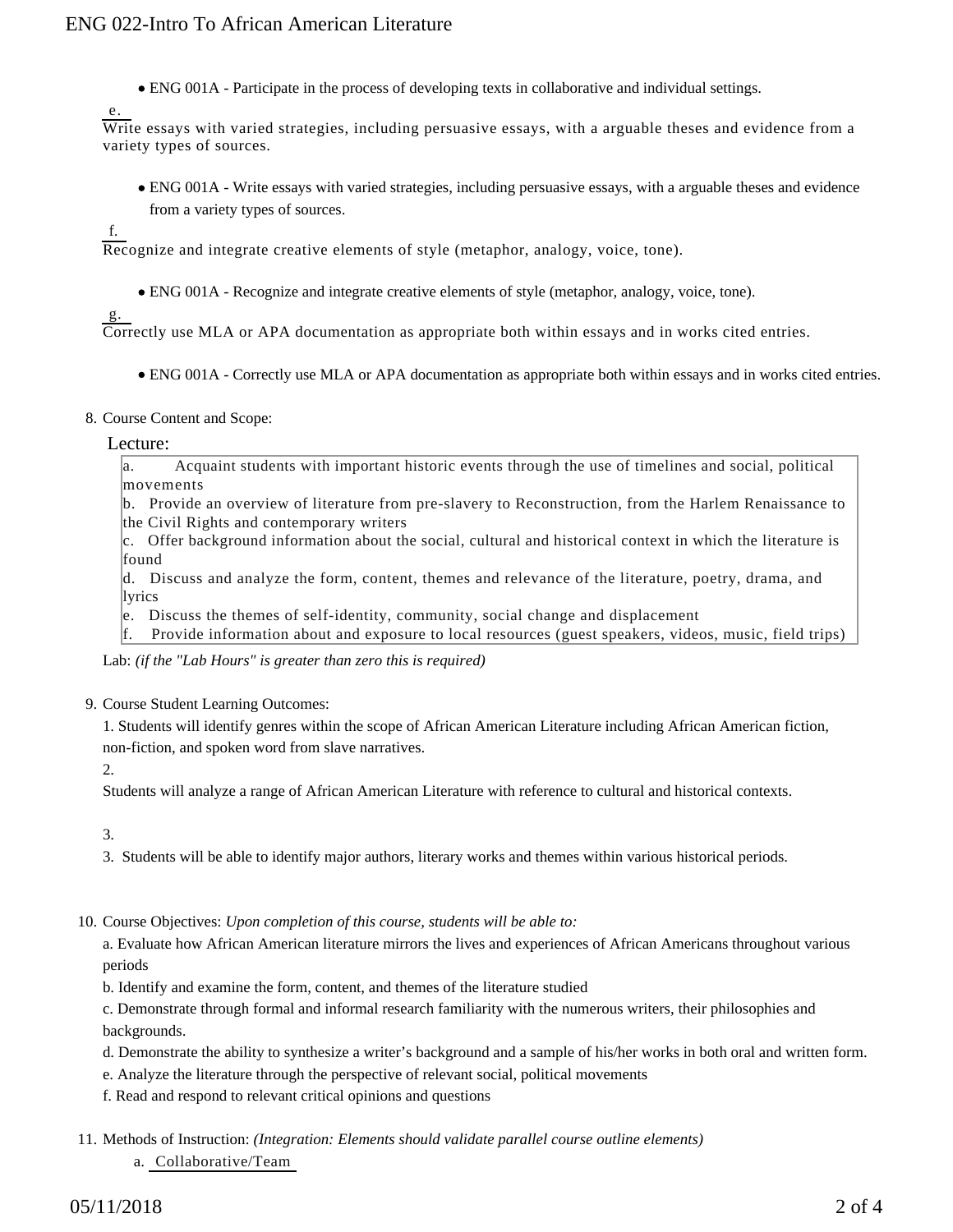# ENG 022-Intro To African American Literature

- b. Discussion
- c. Journal
- d. Lecture
- e. Supplemental/External Activity

### Other Methods:

b. Student Presentations c. Guest Speakers d. Audio and Video materials e. Collaborative work

12. Assignments: (List samples of specific activities/assignments students are expected to complete both in and outside of class.) In Class Hours: 54.00

Outside Class Hours: 108.00

- a. In-class Assignments
	- 1. Participate in oral reading and analyzing of work.
	- 2. Relate readings to historical timelines.
	- 3. In class, responsive journaling.
- b. Out-of-class Assignments

a. Extensive reading b. Three essays, including a research paper of approximately 8000 words c. Journal d. Oral presentations e. Group project

13. Methods of Evaluating Student Progress: The student will demonstrate proficiency by:

- College level or pre-collegiate essays
- Written homework
- Guided/unguided journals
- Term or research papers
- Group activity participation/observation
- Mid-term and final evaluations
- Student participation/contribution
- 14. Methods of Evaluating: Additional Assessment Information:

a. Short answer essay quizzes on reading assignments b. Exams c. Group presentations d. Completeness of journals e. Essays f. Research paper g. Class participation

15. Need/Purpose/Rationale -- All courses must meet one or more CCC missions.

PO-GE C4.b - Language & Rationality (Communication & Analytical Thinking)

Compare and contrast ideas from conclusions and solutions based on relevant criteria and standards

IO - Critical Thinking and Communication

 Summarize, analyze, and interpret oral and written texts, with the ability to identify assumptions and differentiate fact from opinion.

16. Comparable Transfer Course

**University System Campus Course Number Course Title Catalog Year**

17. Special Materials and/or Equipment Required of Students:

Required Material? 18. Materials Fees:

**Material or Item Cost Per Unit Total Cost Per Unit Total Cost Per Unit Cost Per Unit Cost Per Unit Cost Per Unit Cost Per Unit Cost Per Unit Cost Per Unit Cost Per Unit Cost Per Unit Cost Per Unit Cost Per Unit Cost Per U**